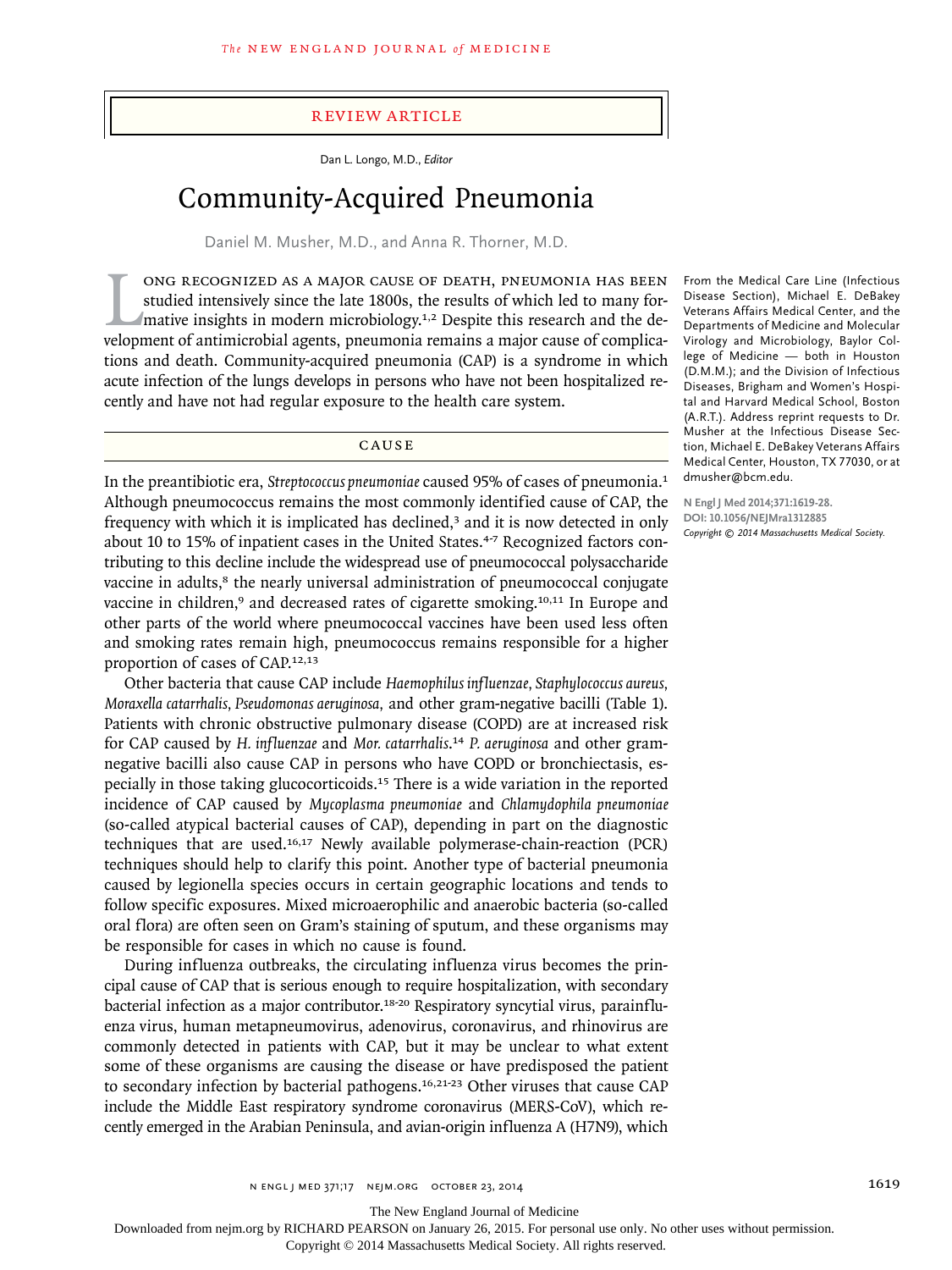| <b>Common Causes</b>                                                                                                             | <b>Less Common Causes</b>                                                                                                                                         | <b>Uncommon Causes</b>                                                                                                                                                                                                                                                                                                      |
|----------------------------------------------------------------------------------------------------------------------------------|-------------------------------------------------------------------------------------------------------------------------------------------------------------------|-----------------------------------------------------------------------------------------------------------------------------------------------------------------------------------------------------------------------------------------------------------------------------------------------------------------------------|
| <b>Infectious</b>                                                                                                                |                                                                                                                                                                   |                                                                                                                                                                                                                                                                                                                             |
| Streptococcus pneumoniae,<br>Haemophilus influenzae,<br>Staphylococcus aureus,<br>influenza virus, other<br>respiratory viruses; | Pseudomonas aeruginosa or other<br>gram-negative rods, Pneumo-<br>cystis jirovecii, Moraxella catar-<br>rhalis, mixed microaerophilic<br>and anaerobic oral flora | Mycobacterium tuberculosis, nontuberculous mycobacteria, nocardia species,<br>legionella species, Mycoplasma pneumoniae, : Chlamydophila pneu-<br>moniae, : Chlamydophila psittaci, Coxiella burnetii, Histoplasma capsula-<br>tum, coccidioides species, Blastomyces dermatitidis, cryptococcus and<br>aspergillus species |
| <b>Noninfectious</b>                                                                                                             |                                                                                                                                                                   |                                                                                                                                                                                                                                                                                                                             |
| Pulmonary edema, lung<br>cancer, acute respiratory<br>distress syndrome                                                          | Pulmonary infarction                                                                                                                                              | Cryptogenic organizing pneumonia, eosinophilic pneumonia, acute intersti-<br>tial pneumonia, sarcoidosis, vasculitis (granulomatosis with polyangiitis),<br>pulmonary alveolar proteinosis, drug toxicity, radiation pneumonitis                                                                                            |
|                                                                                                                                  |                                                                                                                                                                   |                                                                                                                                                                                                                                                                                                                             |

**Table 1. Infectious and Noninfectious Causes of a Syndrome Consistent with Community-Acquired Pneumonia (CAP) Leading to Hospital Admission.\***

\* Causes of pneumonia vary according to the patient population, host immune status, and geographic region. No cause is determined in about half of patients with CAP despite intense investigation. Normal flora, especially streptococci from the upper airways, may be responsible for many of these cases.

† Routine use of the polymerase-chain-reaction (PCR) assay has substantially increased the detection of these agents, which include parainfluenza virus, respiratory syncytial virus, adenovirus, coronavirus, human metapneumovirus, and rhinovirus.

‡ The frequency of this organism in causing CAP is uncertain because serologic techniques have been unreliable. Currently available PCR assays may provide reliable information in the future.

> recently emerged in China; both of these newly identified viruses have since spread elsewhere.<sup>24,25</sup>

> Nontuberculous mycobacteria and, in endemic areas, fungi such as histoplasma and coccidioides species cause subacute infections that are characterized by cough, fever, and new pulmonary infiltrates. *Coxiella burnetii* may cause acute pneumonia with cough, high fever, severe headache, and elevated aminotransferase levels. One cannot overemphasize the breadth of potential causes, infectious and noninfectious, of a syndrome consistent with CAP (Table 1). Most studies of the cause of CAP have been performed at tertiary care hospitals, which may not be representative of the population at large, although similar pathogens have been reported in studies of outpatients.<sup>26,27</sup> Despite the most conscientious efforts to determine the cause, no cause is found in about half the patients who are hospitalized for CAP in the United States, indicating an important area for future investigation.5,22,26

## Approach to Diagnosis

The diagnosis of CAP is more challenging than it might appear to be. The typical teaching is that pneumonia is characterized by a newly recognized lung infiltrate on chest imaging together with fever, cough, sputum production, shortness of breath, physical findings of consolidation, and leukocytosis.<sup>14</sup> Confusion and pleuritic chest pain

are often present. However, some patients with pneumonia (especially those who are elderly) do not cough, produce sputum, or have an elevated white-cell count, and about 30% (including a greater proportion of elderly patients) are afebrile at admission.3,5,28-30 New lung infiltrates may be difficult to identify in patients with chronic lung disease, in obese patients, and in those for whom only portable chest radiography is available, or they may be present but are due to noninfectious causes. In one study, 17% of patients who were hospitalized for CAP did not have an infection; pulmonary edema, lung cancer, and other miscellaneous causes were responsible (Table 1).<sup>5</sup> Although practitioners need to consider the diverse causes of a pneumonia-like syndrome before empirically prescribing antimicrobial therapy, such conservatism must be balanced by the recognition that, for patients with CAP who are ill enough to require hospitalization, early initiation of antimicrobial therapy increases the likelihood of a good outcome.<sup>14</sup>

#### Techniques to Determine Cause

In patients requiring hospitalization, clinicians should make a conscientious effort to determine the causative organism. Such an effort enables the physician to direct treatment toward a specific pathogen and facilitates a rational approach to changing therapy if a patient does not have a re-

1620 **n ENGL | MED 371;17 NEIM.ORG OCTOBER 23, 2014** 

The New England Journal of Medicine

Downloaded from nejm.org by RICHARD PEARSON on January 26, 2015. For personal use only. No other uses without permission.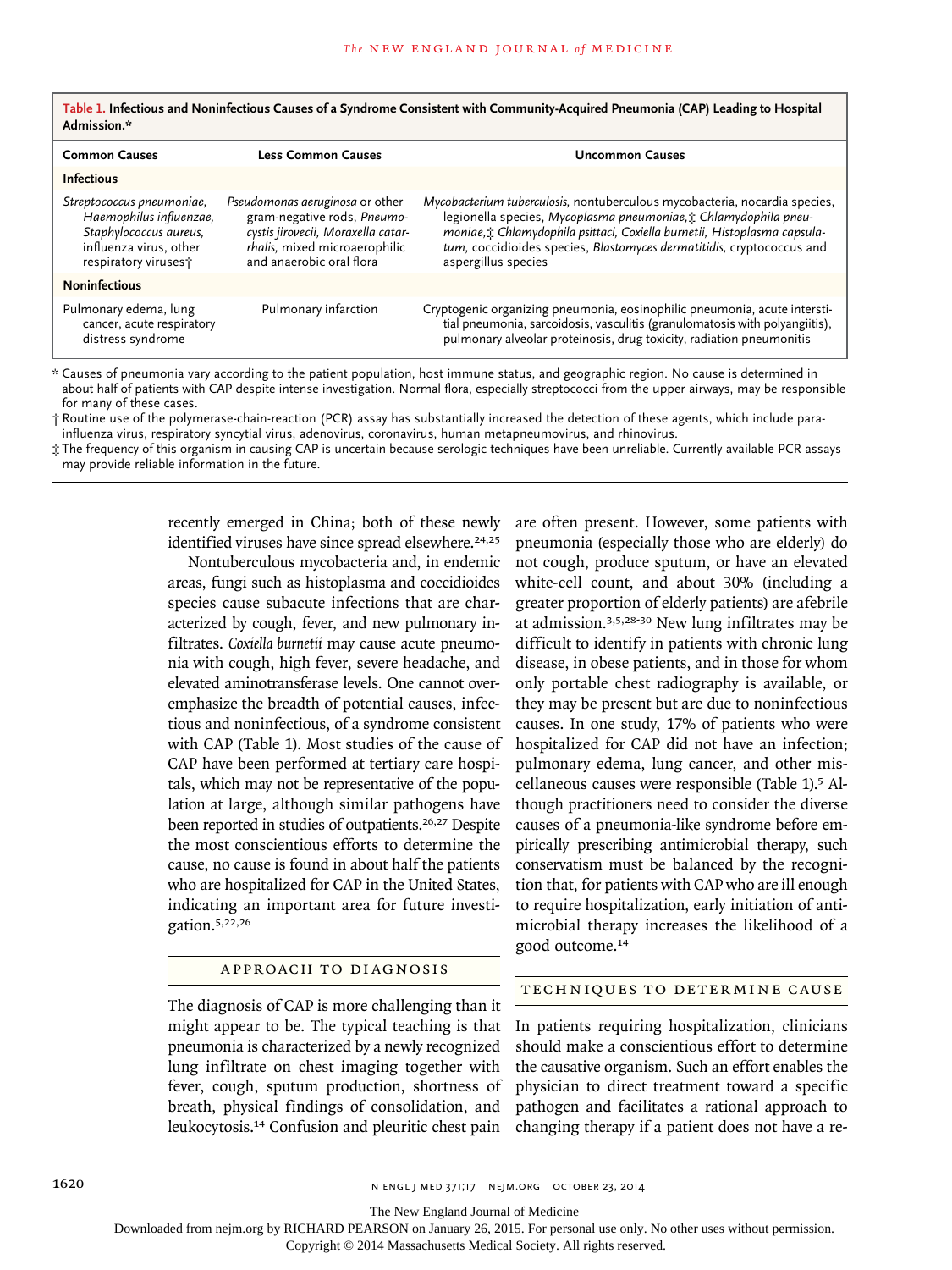sponse to empirical treatment or has an adverse drug reaction. Pathogen-directed therapy greatly fosters antibiotic stewardship, decreasing the cost of care and reducing the risk of complications such as *Clostridium difficile* infection. In hospitalized patients with CAP, we favor obtaining Gram's staining and culture of sputum, blood cultures, testing for legionella and pneumococcal urinary antigens, and multiplex PCR assays for *Myc. pneumoniae*, *Chl. pneumoniae*, and respiratory viruses, as well as other testing as indicated in patients with specific risk factors or exposures. A low serum procalcitonin concentration  $\left($ <0.1  $\mu$ g per liter) can help to support a decision to withhold or discontinue antibiotics.<sup>31</sup>

Microscopic examination of pulmonary secretions may provide immediate information about possible causative organisms. Results on Gram's staining and culture of sputum are positive in more than 80% of cases of pneumococcal pneumonia when a good-quality specimen (>10 inflammatory cells per epithelial cell) can be obtained before, or within 6 to 12 hours after, the initiation of antibiotics. The yield diminishes with increasing time after antibiotics have been initiated and with decreasing quality of the sputum sample.<sup>32</sup> Nebulization with hypertonic saline (so-called induced sputum) may increase the likelihood of obtaining a valid sample.

Blood cultures are positive in about 20 to 25% of inpatients with pneumococcal pneumonia<sup>33</sup> but in fewer cases of pneumonia caused by *H. influenzae* or *P. aeruginosa* and only rarely in cases caused by *Mor. catarrhalis*. In hematogenous *Staph. aureus* pneumonia, blood cultures are nearly always positive, but they are positive in only about 25% of cases in which inhalation or aspiration is responsible for the CAP.<sup>34</sup>

Newer diagnostic techniques have become important in establishing the cause of CAP. Enzymelinked immunosorbent assay (ELISA) of urine samples detected pneumococcal cell-wall polysaccharide in 77 to 88% of patients with bacteremic pneumococcal pneumonia35-37 and in 64% with nonbacteremic pneumonia.<sup>35</sup> The more sensitive multiplex-capture assay for pneumococcal capsular polysaccharides is not yet available for clinical use in the United States but should increase the yield.12 ELISA for legionella urinary antigen is positive in about 74% of patients with pneumonia caused by *Legionella pneumophila* serotype 1,38 with increased sensitivity in more severe disease.39 Performing sputum culture with the use of selective media is necessary to detect other legionella species.

PCR is a remarkably sensitive and specific technique for identifying respiratory pathogens, especially viruses. Commercially available PCR assays can detect most important respiratory viruses as well as *Myc. pneumoniae* and *Chl. pneumoniae*. <sup>40</sup> For influenza, PCR is far more sensitive than rapid antigen tests and has become the standard for diagnosis.41 On the basis of PCR, a respiratory virus is identified in 20 to 40% of adults hospitalized for CAP.5,16,22,42 However, the interpretation of a positive test may be difficult, since respiratory viruses may either cause pneumonia directly or predispose the patient to bacterial pneumonia.5,22,43 Thus, positive results on PCR do not exclude the possibility that bacterial pneumonia is present. Nearly 20% of patients with CAP who have proven bacterial pneumonia are coinfected with a virus.5,22,43

PCR detection of bacteria in respiratory samples is also problematic. In most instances, bacteria that cause pneumonia reach the lungs after colonizing the upper airways, so a positive PCR result may reflect colonization or infection.44 In one study in Africa, quantitative PCR of nasopharyngeal swabs obtained from patients with CAP, most of whom had the acquired immunodeficiency syndrome (AIDS), was positive in 82% of patients who had pneumococcal pneumonia, with few false positive results.<sup>45</sup> The generalizability of this method to patients without AIDS in developed countries remains to be determined.

#### **TREATMENT**

## **Scoring of Disease Severity**

Scoring systems may predict the severity of disease and help determine whether a patient with CAP requires hospitalization or admission to an intensive care unit (ICU).<sup>46,47</sup> Validated instruments include the Pneumonia Severity Index (PSI) (Tables S1 and S2 in the Supplementary Appendix, available with the full text of this article at NEJM.org),<sup>48</sup> the CURB-65 score (a measure of confusion, blood urea nitrogen, respiratory rate, and blood pressure in a patient  $\geq 65$  years of age),<sup>49</sup> and the guidelines of the Infectious Diseases Society of America and the American Thoracic Society (IDSA/ATS).14,50 The decision to hospitalize a patient ultimately depends on the physician's

The New England Journal of Medicine

Downloaded from nejm.org by RICHARD PEARSON on January 26, 2015. For personal use only. No other uses without permission.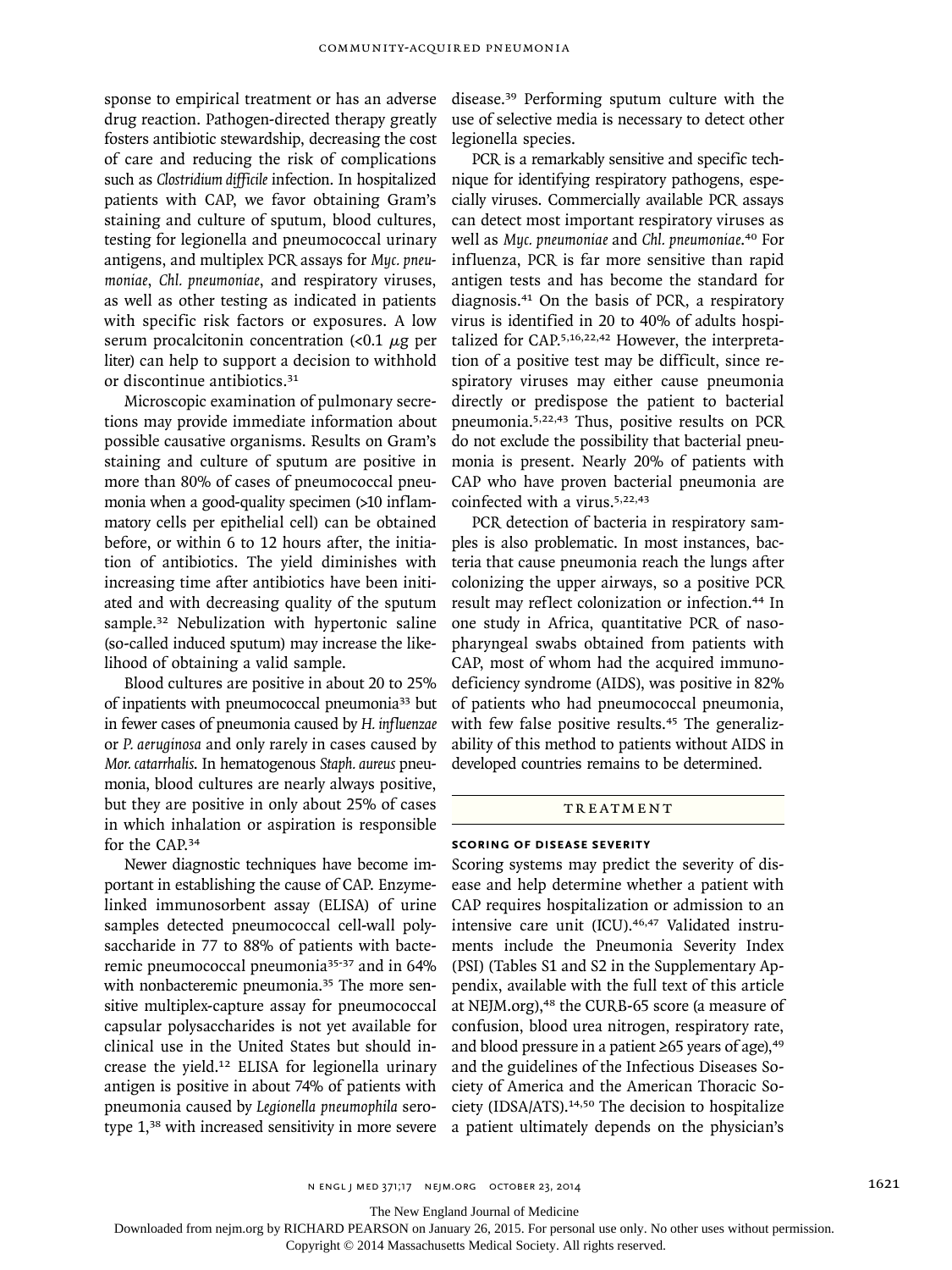judgment, but all factors that are contained in these scoring systems should be considered. Because the PSI is so age-dependent, an elevated score in a young adult should be regarded with alarm.

The SMART-COP score (evaluating systolic blood pressure, multilobar infiltrates, albumin, respiratory rate, tachycardia, confusion, oxygen, and pH), which was designed to predict which patients require ICU admission, was originally reported to be 92% sensitive, as compared with 74% for the PSI and 39% for CURB-65.51 We have recently found that the PSI is more sensitive than SMART-COP and much more sensitive than CURB-65 for determining which patients will need ICU admission.<sup>52</sup>

## **Guidelines for Empirical Therapy**

Guidelines for empirical antimicrobial therapy for CAP have contributed to a greater uniformity of treatment,14,53,54 and their use in hospitalized patients has been associated with better outcomes.55,56 Once the diagnosis of CAP is made, antimicrobial therapy should be started as soon as possible and at the site where the diagnosis is made.14 An initial target period of 4 hours from initial contact with the medical care system until antibiotic administration was later changed to 6 hours, in part because the data on which the target period was based were regarded as low quality55 and because the use of a target period resulted in overdiagnosis of CAP and inappropriate use of antimicrobial agents.57,58 In 2012, the target period was retired altogether and replaced by the recommendation that treatment be initiated promptly and at the point of care where the diagnosis of pneumonia was first made.

Outpatients with CAP are generally treated empirically. A cause of infection is usually not sought because of the substantial cost of diagnostic testing. For outpatients without coexisting illnesses or recent use of antimicrobial agents, IDSA/ATS guidelines recommend the administration of a macrolide (provided that <25% of pneumococci in the community have high-level macrolide resistance) or doxycycline. For outpatients with coexisting illnesses or recent use of antimicrobial agents, the guidelines recommend the use of levofloxacin or moxifloxacin alone or a betalactam (e.g., amoxicillin–clavulanate) plus a macrolide.

By contrast, guidelines from the United King-

dom and Sweden recommend amoxicillin or penicillin as empirical therapy for CAP in outpatients.53,54 Several factors favor the use of a betalactam as empirical therapy for CAP in outpatients. First, most clinicians do not know the level of pneumococcal resistance in their communities, and *Str. pneumoniae* is more susceptible to penicillins than to macrolides or doxycycline. Second, even though the prevalence of *Str. pneumoniae* as a cause of CAP has decreased, it seems inappropriate to treat a patient with a macrolide or doxycycline to which 15 to 30% of strains of *Str. pneumoniae* are resistant.59 In some parts of the world, rates of pneumococcal resistance to macrolides are far higher.<sup>60</sup> Third, if a patient does not have a prompt response to a beta-lactam, a macrolide or doxycycline can be substituted to treat a possible atypical bacterial infection, such as that caused by *Myc. pneumoniae.* In the United States, because one third of *H. influenzae* isolates and a majority of *Mor. catarrhalis* isolates produce betalactamase, amoxicillin–clavulanate may be preferable to amoxicillin or penicillin, especially in patients with underlying lung disease.

For patients with CAP who require hospitalization and in whom no cause of infection is immediately apparent, IDSA/ATS guidelines recommend empirical therapy with either a beta-lactam plus a macrolide or a quinolone alone.14 These regimens have been studied extensively and generally produce a cure in about 90% of patients with CAP of mild or moderate severity.<sup>48,61,62</sup>

For patients requiring ICU admission, the guidelines recommend a minimum of a beta-lactam plus either a macrolide or a quinolone.<sup>14</sup> Three scenarios merit special mention. First, when influenza is active in the community, patients with CAP should be treated with oseltamivir even if more than 48 hours have elapsed since the onset of symptoms.63,64 If the likelihood of influenza infection is high, treatment should be continued even if the relatively insensitive rapid antigen detection test is negative; a negative result on PCR for influenza virus probably allows for the discontinuation of anti-influenza therapy.65 Because of the high rate of bacterial superinfection, ceftriaxone and vancomycin or linezolid (for methicillin-resistant *Staph. aureus* [MRSA]) should also be given unless a good-quality respiratory specimen shows no bacteria on Gram's staining and there is no other evidence of bacterial infection. Droplet and contact precautions should be

The New England Journal of Medicine

Downloaded from nejm.org by RICHARD PEARSON on January 26, 2015. For personal use only. No other uses without permission.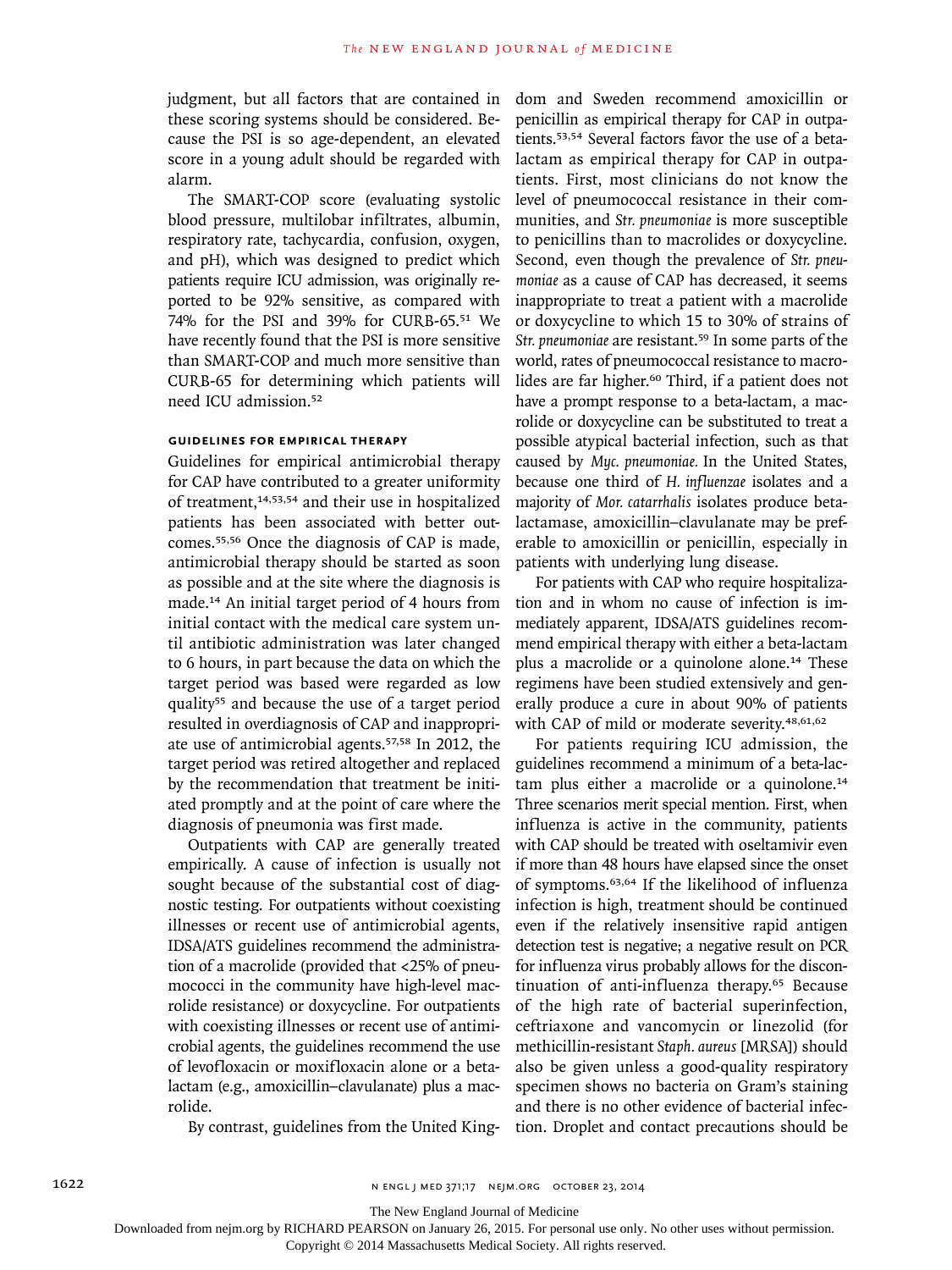used when influenza is suspected. Second, in patients at high risk for *Staph. aureus* pneumonia (e.g., those taking glucocorticoids or those with influenza), vancomycin or linezolid should be added to treat MRSA. Ceftaroline, which is active against *Staph. aureus*, including MRSA, as well as *Str. pneumoniae* and *H. inf luenzae*, may eventually replace ceftriaxone plus vancomycin or linezolid as anti-MRSA regimen, although it has not yet been approved by the Food and Drug Administration for treating MRSA pneumonia. Third, when *P. aeruginosa* is a consideration, as in patients with structural lung disease such as COPD or bronchiectasis (especially if they are receiving treatment with glucocorticoids or other immunosuppressive drugs), an antipseudomonal beta-lactam or carbapenem should be given. IDSA/ATS guidelines recommend the use of two antipseudomonal drugs because it is difficult to predict the susceptibility pattern of pseudomonas species. Initial therapy may be empirical, but antibiotics should be tailored to the causative organism, which underlines the clear advantage of establishing the cause of infection.

## **Empirical Therapy — Does One Size Fit All?**

The IDSA/ATS guidelines were written in an attempt to develop a uniform set of recommendations that would provide appropriate antimicrobial therapy for the majority of patients with CAP. Although individual causative organisms cannot be determined with certainty on the basis of findings at presentation, the medical literature supports the concept that constellations of clinical findings may guide diagnosis and selection of therapy (Table 2).<sup>66-70</sup> Our approach to the selection of an appropriate antimicrobial regimen is intended to balance the tension between a failure to treat, on the one hand, and overtreatment by attempting to cover all possible causes, on the other.

A patient whose constellation of findings includes an acute onset of chills and fever, cough with sputum production, pleuritic chest pain, a high or suppressed white-cell count with increased band forms, a dense segmental or lobar consolidation, or a serum procalcitonin level of more than 0.25  $\mu$ g per liter is likely to have typical bacterial pneumonia, such as pneumococcal pneumonia.5,66-70 Such patients should be hospitalized (if indicated on the basis of the PSI) and treated with a beta-lactam (e.g., ceftriaxone or ampicillin–

| Table 2. Clinical Features Associated with Specific Causes of CAP.                                                              |  |  |
|---------------------------------------------------------------------------------------------------------------------------------|--|--|
| Favoring typical bacterial or legionella pneumonia                                                                              |  |  |
| Hyperacute presentation                                                                                                         |  |  |
| Presentation with septic shock                                                                                                  |  |  |
| Absence of upper respiratory symptoms                                                                                           |  |  |
| Initial upper respiratory illness followed by acute deterioration (suggesting<br>viral infection with bacterial superinfection) |  |  |
| White-cell count, $>15,000$ or $\leq 6000$ cells per cubic millimeter with increased<br>band forms                              |  |  |
| Dense segmental or lobar consolidation                                                                                          |  |  |
| Procalcitonin level, $\geq$ 0.25 $\mu$ g per liter                                                                              |  |  |
| Favoring atypical bacterial (mycoplasma or chlamydophila) pneumonia                                                             |  |  |
| Absence of factors that favor typical bacterial pneumonia                                                                       |  |  |
| Family cluster                                                                                                                  |  |  |
| Cough persisting >5 days without acute deterioration                                                                            |  |  |
| Absence of sputum production                                                                                                    |  |  |
| Normal or minimally elevated white-cell count                                                                                   |  |  |
| Procalcitonin level, $\leq 0.1 \mu$ g per liter                                                                                 |  |  |
| Favoring nonbacterial (viral) pneumonia                                                                                         |  |  |
| Absence of factors that favor bacterial pneumonia                                                                               |  |  |
| Exposure to sick contacts                                                                                                       |  |  |
| Upper respiratory symptoms at time of presentation                                                                              |  |  |
| Patchy pulmonary infiltrates                                                                                                    |  |  |
| Normal or minimally elevated white-cell count                                                                                   |  |  |
| Procalcitonin level, $\leq 0.1 \mu$ g per liter                                                                                 |  |  |
| Favoring influenza pneumonia                                                                                                    |  |  |
| Absence of factors that favor typical bacterial pneumonia                                                                       |  |  |
| Influenza active in the community                                                                                               |  |  |
| Sudden onset of flulike syndrome                                                                                                |  |  |
| Positive diagnostic test for influenza virus                                                                                    |  |  |
|                                                                                                                                 |  |  |

sulbactam) plus a macrolide or with a quinolone (levofloxacin or moxifloxacin).5,66-70 If risk factors raise concern for *P. aeruginosa* infection, we use an antipseudomonal beta-lactam (e.g., cefepime or piperacillin–tazobactam). In contrast to the IDSA/ATS guidelines (which recommend the use of two antipseudomonal agents), we typically give a second antipseudomonal agent only to patients who are severely ill (Table 3). In patients who have a milder version of this syndrome and who do not require hospital admission, amoxicillin– clavulanate may be given in place of a parenteral beta-lactam. A quinolone should be used judiciously and only in outpatients who have substantial coexisting illnesses or who have recently taken antibiotics from another class. In contrast

The New England Journal of Medicine

Downloaded from nejm.org by RICHARD PEARSON on January 26, 2015. For personal use only. No other uses without permission.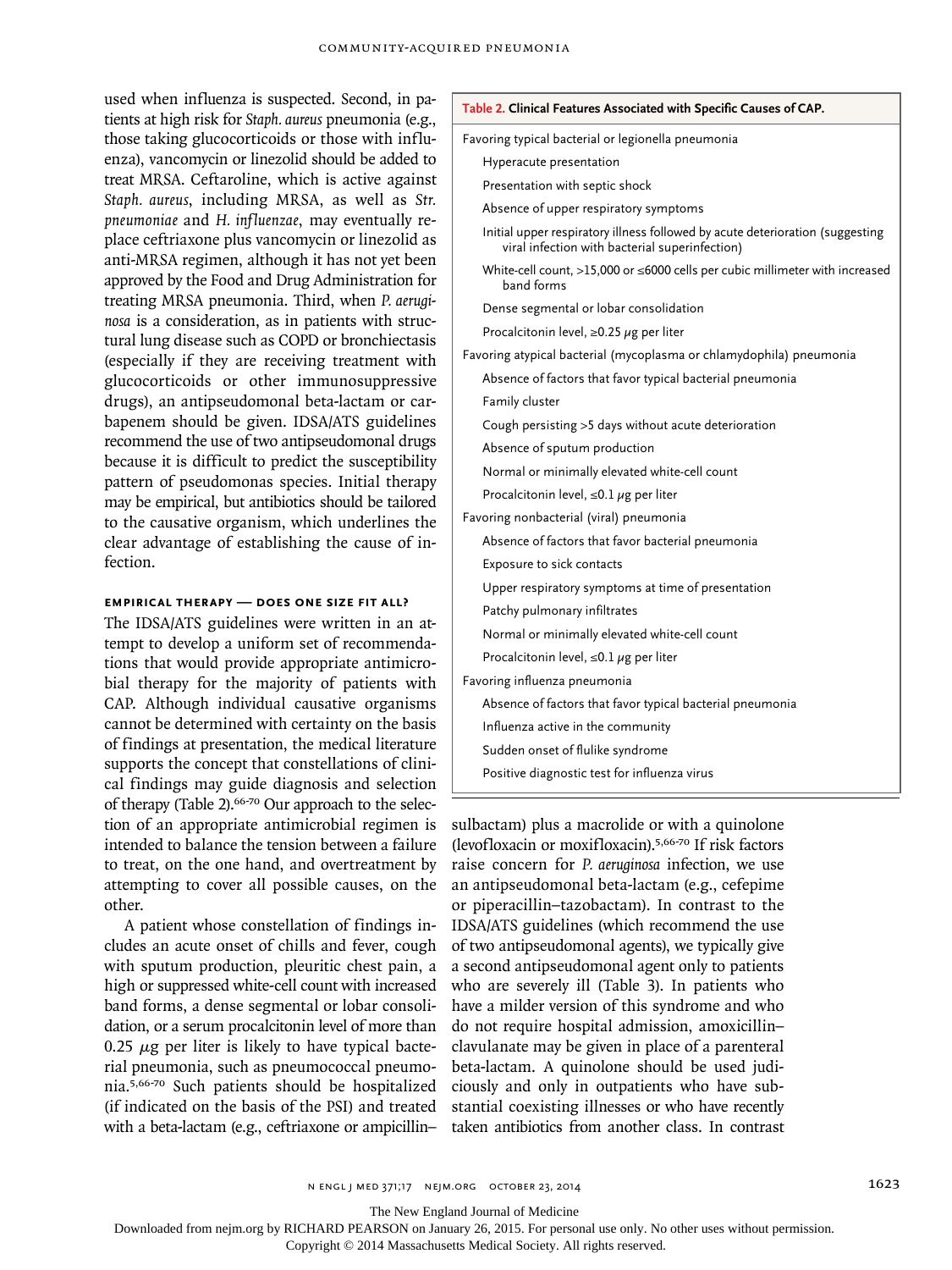#### **Table 3. Empirical Treatment of CAP.**

#### **Outpatient\***

- For syndromes suggesting typical bacterial pneumonia: amoxicillin–clavulanate with the addition of azithromycin if legionella species are a consideration; levofloxacin or moxifloxacin may be used instead
- For syndromes suggesting influenza pneumonia: oseltamivir with observation for secondary bacterial infection
- For syndromes suggesting viral pneumonia other than influenza: symptomatic therapy
- For syndromes suggesting mycoplasma or chlamydophila pneumonia: azithromycin or doxycycline

#### **Inpatient†**

- For initial empirical therapy: a beta-lactam (ceftriaxone, cefotaxime, or ceftaroline) plus azithromycin; levofloxacin or moxifloxacin may be used instead
- If influenza is likely: oseltamivir‡
- If influenza is complicated by secondary bacterial pneumonia: ceftriaxone or cefotaxime plus either vancomycin or linezolid§ in addition to oseltamivir
- If *Staphylococcus aureus* is likely: vancomycin or linezolid in addition to the antibacterial regimen
- If pseudomonas pneumonia is likely: antipseudomonal beta-lactam (piperacillin–tazobactam, cefepime, meropenem, or imipenem– cilastatin)¶ plus azithromycin
- \* The decision to treat pneumonia on an outpatient basis should be made after assessing the need for hospitalization and only if follow-up contact is planned. The use of quinolones is typically reserved for outpatients with substantial coexisting illnesses or recent use of antibiotics from another class.
- † Patients who are hospitalized for pneumonia are sufficiently likely to have a bacterial infection that antibacterial agents are nearly always prescribed unless an alternative diagnosis is strongly suspected. In every hospitalized patient, all reasonable efforts should be made to determine the causative organism, and antimicrobial therapy should be directed toward identified organisms.
- ‡ In patients who are severely ill, intravenous zanamivir can be obtained after approval of an emergency investigational new drug application.
- § These regimens target the most likely causes of bacterial pneumonia secondary to influenza pneumonia, including *Streptococcus pneumoniae, Haemophilus influenzae, Str. pyogenes,* and *Staph. aureus*. Ceftaroline may be effective against these bacterial pathogens, including methicillin-resistant *Staph. aureus* (MRSA), but it is not yet approved by the Food and Drug Administration for MRSA pneumonia.
- ¶A second antipseudomonal drug (ciprofloxacin or an aminoglycoside) can be added in patients with severe CAP in whom *P. aeruginosa* is likely, because susceptibility is difficult to predict. Therapy can be narrowed to one agent with activity against gram-negative bacilli once susceptibility results are available.

to the IDSA/ATS guidelines, because of concern about pneumococcal resistance, we would not use doxycycline or azithromycin alone to treat outpatients in whom the syndrome suggests typical bacterial infection.

Patients with CAP who have none of the factors that favor bacterial infection and who have known exposure to sick contacts, upper respiratory symptoms at the time of presentation, patchy pulmonary infiltrates, a normal or minimally elevated white-cell count with a normal differential, and a procalcitonin level of 0.1  $\mu$ g per liter or less are unlikely to have bacterial pneumonia (Table 2). It might be best to treat their symptoms and observe them. If they have been started on antibacterial agents for typical bacterial pneumonia, these drugs could be discontinued, especially if initial studies for bacteria are negative.<sup>5,31</sup> If influenza is active in the community and the syndrome is consistent (e.g., sudden onset, fever, cough, and myalgias), oseltamivir should be given unless the result on PCR is negative for influenza. Documentation of a noninfluenza respiratory virus by means of PCR in such patients supports the choice of observation alone without antibiotics. *Myc. pneumoniae* infection is more likely in young adults who have low-grade fever and a nonproductive cough for 5 or more days without acute deterioration, especially if the illness developed in a family cluster.68,70,71 Treatment for *Myc. pneumoniae* infection with a macrolide seems appropriate, particularly if testing for viruses is negative.

When patients are hospitalized for CAP and no causative organism is identified, most clinicians presume that a bacterial infection is responsible and treat with full courses of broadspectrum antibacterial therapy.72 Some studies suggest that the use of biomarkers can distinguish bacterial from nonbacterial pneumonia.31,73 In a meta-analysis of 14 randomized trials, procalcitonin guidance for antibiotic use was associated with a reduction in antibiotic use without an increase in either mortality or treatment failure.<sup>73</sup> Because of the substantial overlap in procalcitonin levels among individual patients, such testing should be only one of several factors considered in the decision to withhold antibiotics.<sup>5</sup>

## **Duration of Therapy**

Early in the antibiotic era, pneumonia was treated for about 5 days; some studies even showed that a single dose of penicillin G procaine was curative.74,75 The standard duration of treatment later evolved to 5 to 7 days.<sup>76,77</sup> A meta-analysis of studies comparing treatment durations of 7 days or less with durations of 8 days or more showed no differences in outcomes,<sup>78</sup> and prospective studies have shown that 5 days of therapy are as effective as 10 days<sup>79</sup> and 3 days are as effective as 8.<sup>80</sup> Nevertheless, practitioners have gradually increased the duration of treatment for CAP to 10 to 14 days.72,81 A responsible approach to balancing antibiotic stewardship with concern about insufficient antibiotic therapy would be to limit treat-

The New England Journal of Medicine

Downloaded from nejm.org by RICHARD PEARSON on January 26, 2015. For personal use only. No other uses without permission.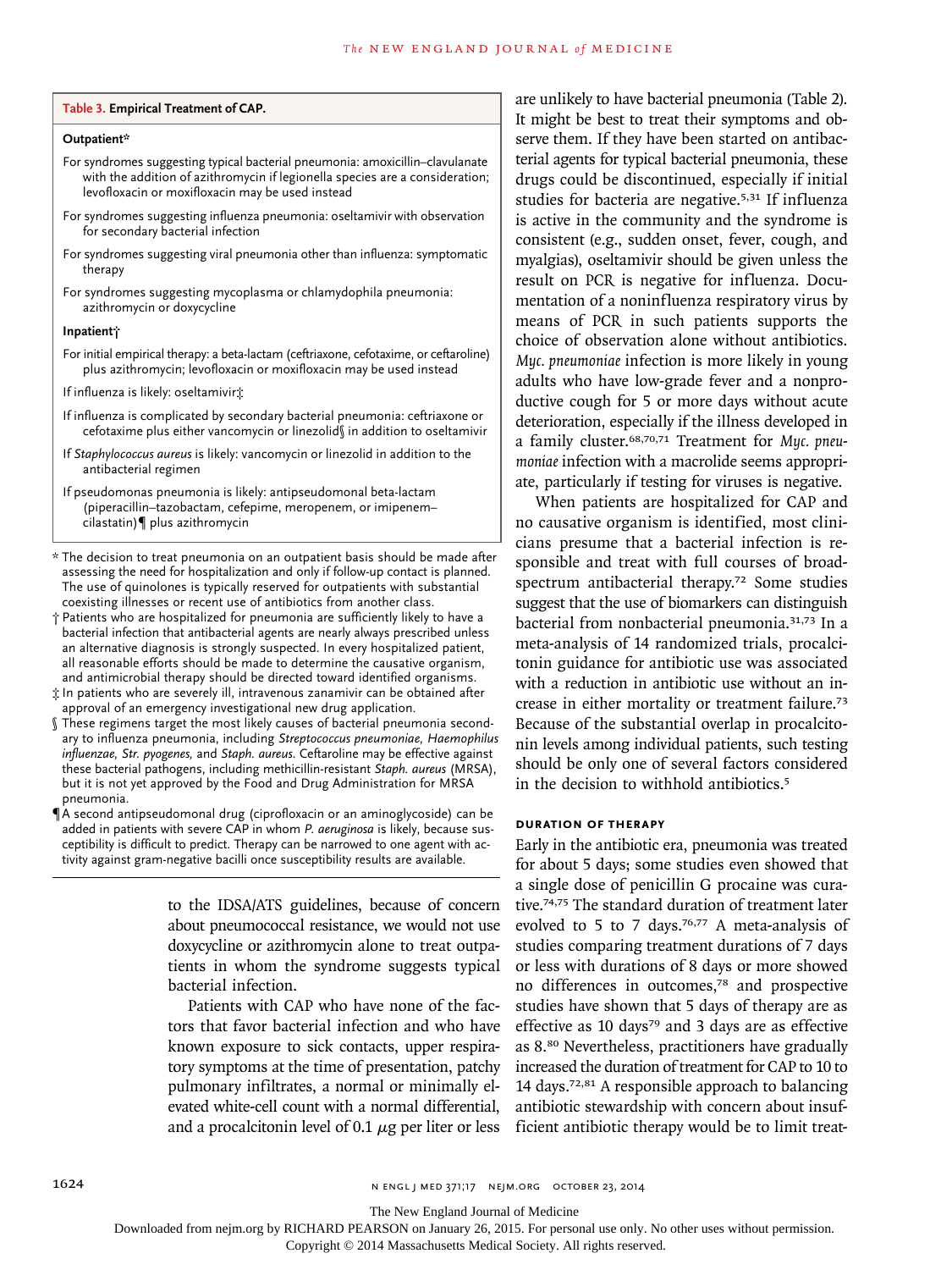ment to 5 to 7 days, especially in outpatients, or in inpatients who have a prompt response to therapy.14,77,82

Pneumonia that is caused by *Staph. aureus* or gram-negative bacilli tends to be destructive, and concern that small abscesses may be present has led clinicians to use more prolonged therapy, depending on the presence or absence of coexisting illnesses and the response to therapy. Hematogenous *Staph. aureus* pneumonia mandates treatment for at least 4 weeks, but segmental or lobar pneumonia that is caused by this organism may be treated for 2 weeks.<sup>83</sup> Cavitating pneumonia and lung abscesses are usually treated for several weeks; some experts continue treatment until cavities have resolved. The lack of a response to seemingly appropriate treatment in a patient with CAP should lead to a complete reappraisal, rather than simply to selection of alternative antibiotics (Table 4).

## **Immunomodulatory Drugs**

Macrolides inhibit important intracellular signaling pathways and suppress production of transcription factors, such as nuclear factor κB and activator protein 1, which, in turn, decrease the production of inflammatory cytokines and the expression of adhesion molecules.<sup>84</sup> Many, but not all, retrospective studies have shown that the addition of a macrolide to a beta-lactam antibiotic to treat pneumococcal pneumonia or all-cause CAP reduces morbidity and mortality, presumably by inhibiting the inflammatory response.<sup>85,86</sup>

Statins block the synthesis of 3-hydroxy-3-methylglutaryl coenzyme A (HMG-CoA) reductase, inhibiting the synthesis of farnesyl pyrophosphate and geranylgeranyl pyrophosphate (which are needed to activate G proteins), thereby dampening inflammatory responses.<sup>87</sup> Observational studies have shown better outcomes in patients who were taking statins at the time of admission for pneumonia, even though such patients tend to have a greater number of coexisting illnesses related to coronary artery disease.<sup>86</sup> No data from randomized trials to examine these effects of macrolides or statins in patients with CAP are available. The potential benefit of macrolides must be balanced against the very small increase in sudden cardiac deaths observed in patients taking azithromycin.<sup>88</sup> Other studies, however, have shown conflicting results.<sup>89,90</sup> A randomized trial of adjunctive simvastatin in patients

#### **Table 4. Reasons for a Lack of Response to Treatment of CAP.**

Correct organism but inappropriate antibiotic choice or dose Resistance of organism to selected antibiotic

Wrong dose (e.g., in a patient who is morbidly obese or has fluid overload)

Antibiotics not administered

- Correct organism and correct antibiotic but infection is loculated (e.g., most commonly empyema)
- Obstruction (e.g., lung cancer, foreign body)
- Incorrect identification of causative organism
- No identification of causative organism and empirical therapy directed toward wrong organism

Noninfectious cause

Drug-induced fever

Presence of an unrecognized, concurrent infection

with ventilator-associated pneumonia was stopped early because no 28-day mortality benefit was seen in those who received this drug.<sup>91</sup>

## Noninfectious Complications

Influenza pneumonia92,93 and bacterial pneumonia94-97 are each strongly associated with acute cardiac events. In a veterans hospital, myocardial infarction and new major arrhythmias (most commonly, atrial fibrillation) were each seen in 7 to 10% of patients who were admitted for CAP, worsening of heart failure occurred in nearly 20%, and one or more of these complications occurred in 25% of patients.94,97 It is likely that myocardial infarction occurs when pulmonary inflammation releases cytokines that up-regulate inflammation in a vulnerable atherosclerotic plaque.96,98 The mechanism for atrial fibrillation is uncertain; this arrhythmia usually resolves spontaneously within a few weeks. Heart failure probably reflects added stress on the heart together with decreased oxygenation. These cardiac events are associated with substantial increases in mortality.<sup>99</sup>

#### **OUTCOMES**

The 30-day rate of death in patients who are hospitalized for CAP is approximately 10 to 12% (Tables S1 and S2 in the Supplementary Appendix).48,61,62 After discharge from the hospital, about 18% of patients are readmitted within 30 days.100 Many patients, especially elderly ones,

The New England Journal of Medicine

Downloaded from nejm.org by RICHARD PEARSON on January 26, 2015. For personal use only. No other uses without permission.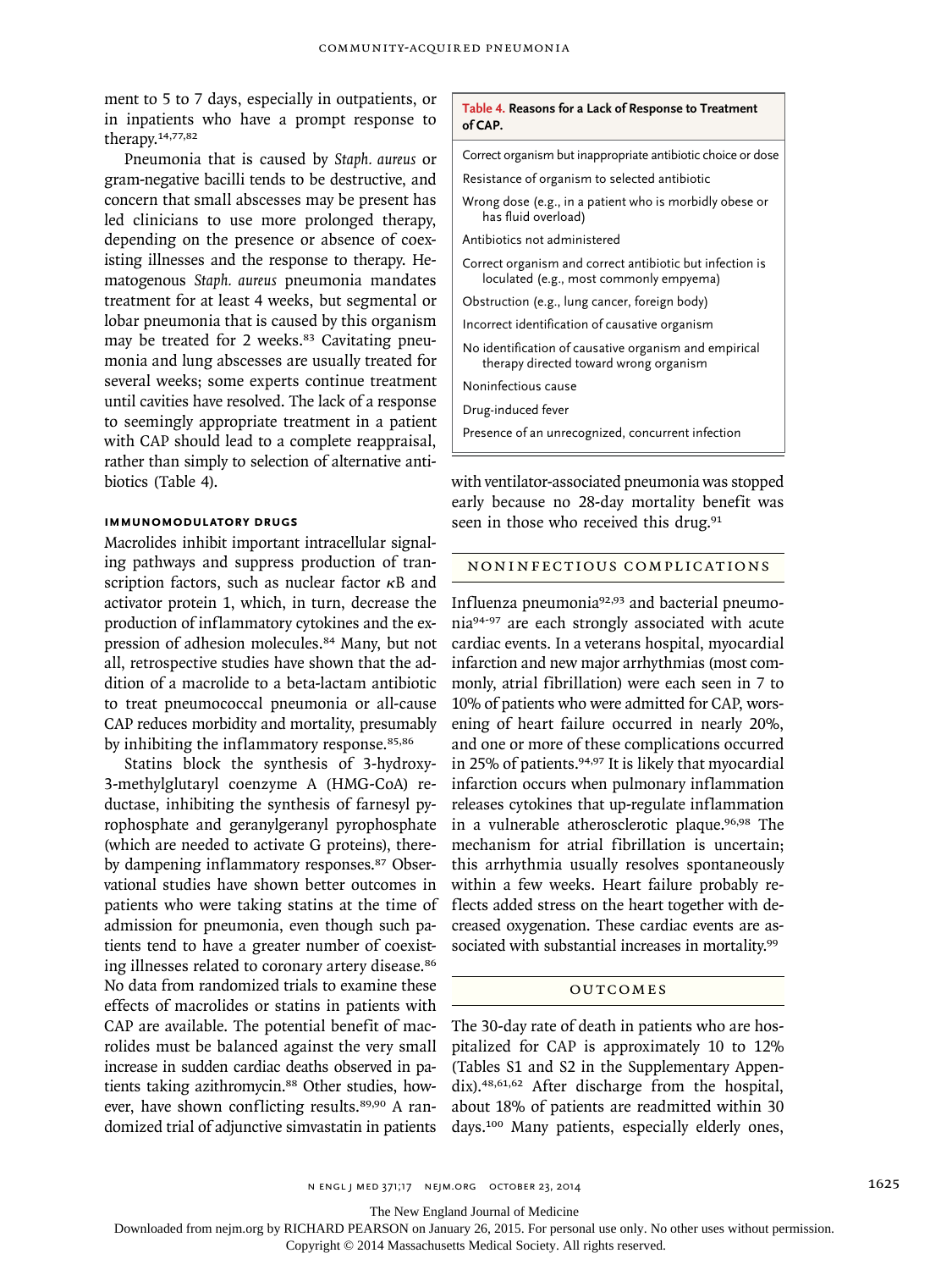may take several months to return to their previous state of health, and some never do.101,102 In those who survive for 30 days, mortality is substantially increased at 1 year and, in the case of pneumococcal pneumonia, remains elevated for 3 to 5 years, $103,104$  suggesting that development of CAP serves as a marker for underlying conditions that limit lifespan.

## Future Directions

Important unresolved problems remain with respect to CAP. Despite the most diligent efforts, no causative organism is identified in half of patients. It is unclear what proportion of these cases are attributable to infection by so-called typical or atypical bacterial pathogens, oral flora, viruses, or other pathogens. The increased use of PCR

will elucidate the frequency with which legionella, chlamydophila, and mycoplasma species, along with other pathogens, cause CAP. It remains to be determined whether the availability of sensitive diagnostic tests such as PCR will increase the use of targeted therapies and reduce dependence on empirical antibiotic therapy. Increasing antibiotic resistance in bacteria may compound the difficulty of selecting an effective regimen. Randomized trials are needed to determine whether the antiinflammatory activity of macrolides or statins is beneficial in treating CAP.

No potential conflict of interest relevant to this article was reported.

Disclosure forms provided by the authors are available with the full text of this article at NEJM.org.

We thank Drs. Thomas M. File and John G. Bartlett for their critical review of an earlier version of this manuscript and for their insightful comments.

#### **References**

**1.** Heffron R. Pneumonia, with special reference to pneumococcus lobar pneumonia. Cambridge, MA: Harvard University Press, 1939.

**2.** Gray BM, Musher DM. The history of pneumococcal disease. In: Siber G, Klugman KP, Makela P, eds. Pneumococcal vaccines: the impact of conjugate vaccine. Washington, DC: ASM Press, 2008:3-17.

**3.** Fang GD, Fine M, Orloff J, et al. New and emerging etiologies for communityacquired pneumonia with implications for therapy: a prospective multicenter study of 359 cases. Medicine (Baltimore) 1990;69:307-16.

**4.** File TM Jr, Low DE, Eckburg PB, et al. Integrated analysis of FOCUS 1 and FOCUS 2: randomized, doubled-blinded, multicenter phase 3 trials of the efficacy and safety of ceftaroline fosamil versus ceftriaxone in patients with communityacquired pneumonia. Clin Infect Dis 2010; 51:1395-405. [Erratum, Clin Infect Dis 2011;52:967.]

**5.** Musher DM, Roig IL, Cazares G, Stager CE, Logan N, Safar H. Can an etiologic agent be identified in adults who are hospitalized for community-acquired pneumonia: results of a one-year study. J Infect 2013;67:11-8.

**6.** Restrepo MI, Mortensen EM, Velez JA, Frei C, Anzueto A. A comparative study of community-acquired pneumonia patients admitted to the ward and the ICU. Chest 2008;133:610-7.

**7.** Sherwin RL, Gray S, Alexander R, et al. Distribution of 13-valent pneumococcal conjugate vaccine Streptococcus pneumoniae serotypes in US adults aged ≥50 years with community-acquired pneumonia. J Infect Dis 2013;208:1813-20.

**8.** Moberley S, Holden J, Tatham DP, An-

drews RM. Vaccines for preventing pneumococcal infection in adults. Cochrane Database Syst Rev 2013;1:CD000422.

**9.** Griffin MR, Zhu Y, Moore MR, Whitney CG, Grijalva CGUS. U.S. hospitalizations for pneumonia after a decade of pneumococcal vaccination. N Engl J Med 2013;369:155-63.

**10.** Nuorti JP, Butler JC, Farley MM, et al. Cigarette smoking and invasive pneumococcal disease. N Engl J Med 2000;342: 681-9.

**11.** Current cigarette smoking among adults — United States, 2011. MMWR Morb Mortal Wkly Rep 2012;61:889-94.

**12.** Huijts SM, Pride MW, Vos JM, et al. Diagnostic accuracy of a serotype-specific antigen test in community-acquired pneumonia. Eur Respir J 2013;42:1283-90.

**13.** Rozenbaum MH, Pechlivanoglou P, van der Werf TS, Lo-Ten-Foe JR, Postma MJ, Hak E. The role of Streptococcus pneumoniae in community-acquired pneumonia among adults in Europe: a meta-analysis. Eur J Clin Microbiol Infect Dis 2013;32:305-16.

**14.** Mandell LA, Wunderink RG, Anzueto A, et al. Infectious Diseases Society of America/American Thoracic Society consensus guidelines on the management of community-acquired pneumonia in adults. Clin Infect Dis 2007;44:Suppl 2:S27-S72.

**15.** Falguera M, Carratalà J, Ruiz-Gonzalez A, et al. Risk factors and outcome of community-acquired pneumonia due to Gram-negative bacilli. Respirology 2009; 14:105-11.

**16.** Johansson N, Kalin M, Tiveljung-Lindell A, Giske CG, Hedlund J. Etiology of community-acquired pneumonia: increased microbiological yield with new diagnostic methods. Clin Infect Dis 2010;50:202-9.

**17.** Beovic B, Bonac B, Kese D, et al. Aetiology and clinical presentation of mild community-acquired bacterial pneumonia. Eur J Clin Microbiol Infect Dis 2003;22:584-91.

**18.** Severe methicillin-resistant *Staphylococcus aureus* community-acquired pneumonia associated with influenza — Louisiana and Georgia, December 2006–January 2007. MMWR Morb Mortal Wkly Rep 2007;56:325-9.

**19.** Bacterial coinfections in lung tissue specimens from fatal cases of 2009 pandemic influenza A (H1N1) — United States, May–August 2009. MMWR Morb Mortal Wkly Rep 2009;58:1071-4.

**20.** Sheng ZM, Chertow DS, Ambroggio X, et al. Autopsy series of 68 cases dying before and during the 1918 influenza pandemic peak. Proc Natl Acad Sci U S A 2011;108:16416-21.

**21.** Oosterheert JJ, van Loon AM, Schuurman R, et al. Impact of rapid detection of viral and atypical bacterial pathogens by real-time polymerase chain reaction for patients with lower respiratory tract infection. Clin Infect Dis 2005;41:1438-44. **22.** Johnstone J, Majumdar SR, Fox JD, Marrie TJ. Viral infection in adults hospitalized with community-acquired pneumonia: prevalence, pathogens, and presentation. Chest 2008;134:1141-8.

**23.** Pavia AT. What is the role of respiratory viruses in community-acquired pneumonia?: What is the best therapy for influenza and other viral causes of community-acquired pneumonia? Infect Dis Clin North Am 2013;27:157-75.

**24.** Assiri A, Al-Tawfiq JA, Al-Rabeeah AA, et al. Epidemiological, demographic, and clinical characteristics of 47 cases of Middle East respiratory syndrome corona-

The New England Journal of Medicine

Downloaded from nejm.org by RICHARD PEARSON on January 26, 2015. For personal use only. No other uses without permission.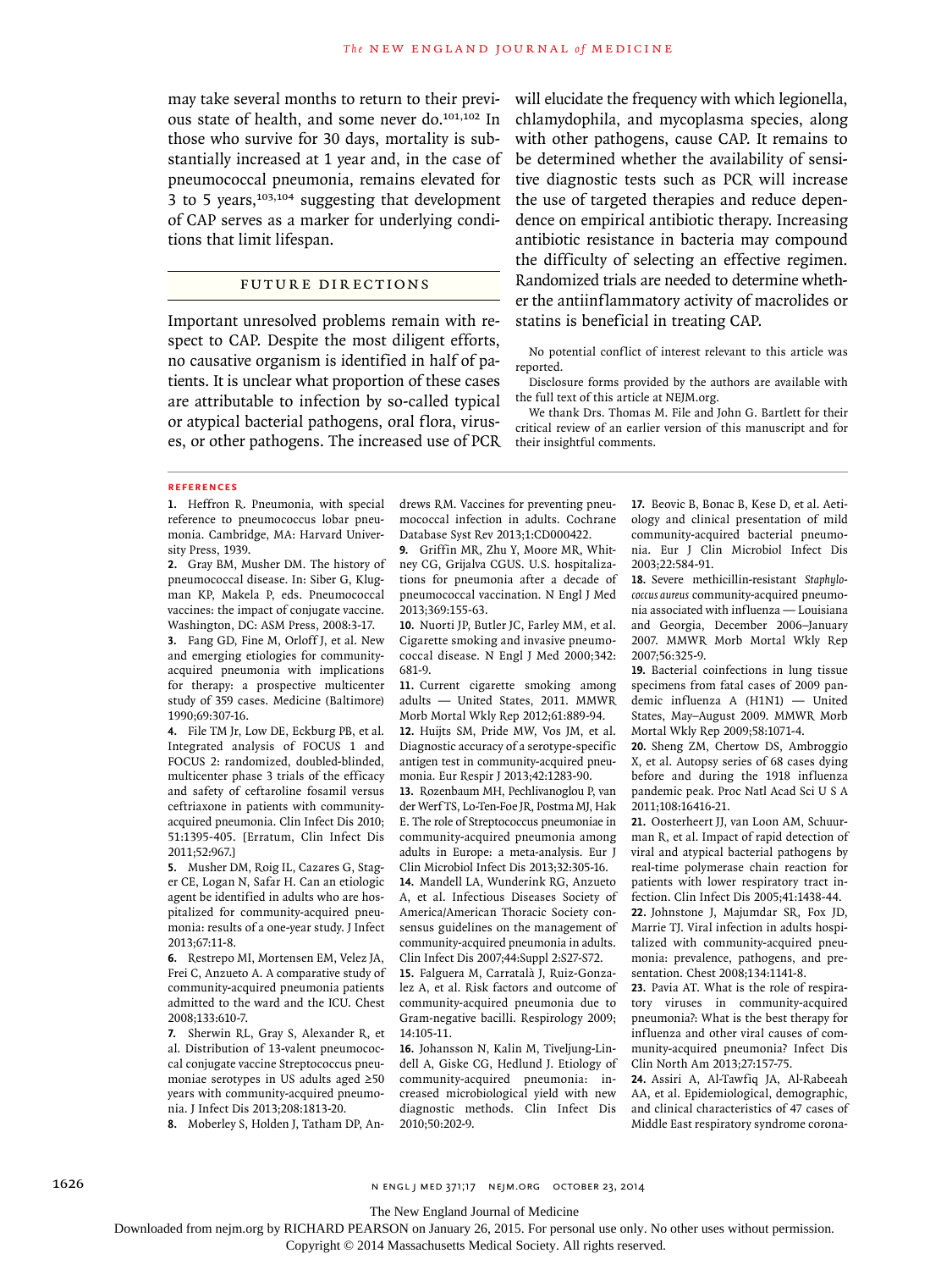virus disease from Saudi Arabia: a descriptive study. Lancet Infect Dis 2013; 13:752-61.

**25.** Gao HN, Lu HZ, Cao B, et al. Clinical findings in 111 cases of influenza A (H7N9) virus infection. N Engl J Med 2013; 368:2277-85. [Erratum, N Engl J Med 2013; 369:1869.]

**26.** Cillóniz C, Ewig S, Polverino E, et al. Microbial aetiology of communityacquired pneumonia and its relation to severity. Thorax 2011;66:340-6.

**27.** Marrie TJ, Poulin-Costello M, Beecroft MD, Herman-Gnjidic Z. Etiology of community-acquired pneumonia treated in an ambulatory setting. Respir Med 2005; 99:60-5.

**28.** Esposito AL. Community-acquired bacteremic pneumococcal pneumonia: effect of age on manifestations and outcome. Arch Intern Med 1984;144:945-8.

**29.** Polverino E, Torres A, Menendez R, et al. Microbial aetiology of healthcare associated pneumonia in Spain: a prospective, multicentre, case-control study. Thorax 2013;68:1007-14.

**30.** Metlay JP, Schulz R, Li YH, et al. Influence of age on symptoms at presentation in patients with community-acquired pneumonia. Arch Intern Med 1997;157: 1453-9.

**31.** Christ-Crain M, Stolz D, Bingisser R, et al. Procalcitonin guidance of antibiotic therapy in community-acquired pneumonia: a randomized trial. Am J Respir Crit Care Med 2006;174:84-93.

**32.** Musher DM, Montoya R, Wanahita A. Diagnostic value of microscopic examination of Gram-stained sputum and sputum cultures in patients with bacteremic pneumococcal pneumonia. Clin Infect Dis 2004;39:165-9.

**33.** Said MA, Johnson HL, Nonyane BA, et al. Estimating the burden of pneumococcal pneumonia among adults: a systematic review and meta-analysis of diagnostic techniques. PLoS One 2013;8(4):e60273. **34.** Musher DM, McKenzie SO. Infections due to Staphylococcus aureus*.* Medicine (Baltimore) 1977;56:383-409.

**35.** Gutiérrez F, Masiá M, Rodríguez JC, et al. Evaluation of the immunochromatographic Binax NOW assay for detection of Streptococcus pneumoniae urinary antigen in a prospective study of communityacquired pneumonia in Spain. Clin Infect Dis 2003;36:286-92.

**36.** Boulware DR, Daley CL, Merrifield C, Hopewell PC, Janoff EN. Rapid diagnosis of pneumococcal pneumonia among HIVinfected adults with urine antigen detection. J Infect 2007;55:300-9.

**37.** Smith MD, Sheppard CL, Hogan A, et al. Diagnosis of Streptococcus pneumoniae infections in adults with bacteremia and community-acquired pneumonia: clinical comparison of pneumococcal PCR and urinary antigen detection. J Clin Microbiol 2009;47:1046-9.

**38.** Shimada T, Noguchi Y, Jackson JL, et al. Systematic review and metaanalysis: urinary antigen tests for Legionellosis. Chest 2009;136:1576-85.

**39.** Blazquez RM, Espinosa FJ, Martinez-Toldos CM, Alemany L, Garcia-Orenes MC, Segovia M. Sensitivity of urinary antigen test in relation to clinical severity in a large outbreak of Legionella pneumonia in Spain. Eur J Clin Microbiol Infect Dis 2005;24:488-91.

**40.** Poritz MA, Blaschke AJ, Byington CL, et al. FilmArray, an automated nested multiplex PCR system for multi-pathogen detection: development and application to respiratory tract infection. PLoS One 2011;6(10):e26047.

**41.** Chartrand C, Leeflang MM, Minion J, Brewer T, Pai M. Accuracy of rapid influenza diagnostic tests: a meta-analysis. Ann Intern Med 2012;156:500-11.

**42.** Falsey AR, Becker KL, Swinburne AJ, et al. Bacterial complications of respiratory tract viral illness: a comprehensive evaluation. J Infect Dis 2013;208:432-41.

**43.** Sangil A, Calbo E, Robles A, et al. Aetiology of community-acquired pneumonia among adults in an H1N1 pandemic year: the role of respiratory viruses. Eur J Clin Microbiol Infect Dis 2012;31:2765- 72.

**44.** Strålin K. Usefulness of aetiological tests for guiding antibiotic therapy in community-acquired pneumonia. Int J Antimicrob Agents 2008;31:3-11.

**45.** Albrich WC, Madhi SA, Adrian PV, et al. Use of a rapid test of pneumococcal colonization density to diagnose pneumococcal pneumonia. Clin Infect Dis 2012;54:601-9.

**46.** Chalmers JD, Mandal P, Singanayagam A, et al. Severity assessment tools to guide ICU admission in communityacquired pneumonia: systematic review and meta-analysis. Intensive Care Med 2011;37:1409-20.

**47.** Wiemken T, Kelley R, Ramirez J. Clinical scoring tools: which is best to predict clinical response and long-term outcomes? Infect Dis Clin North Am 2013;27: 33-48.

**48.** Fine MJ, Auble TE, Yealy DM, et al. A prediction rule to identify low-risk patients with community-acquired pneumonia. N Engl J Med 1997;336:243-50.

**49.** Lim WS, van der Eerden MM, Laing R, et al. Defining community acquired pneumonia severity on presentation to hospital: an international derivation and validation study. Thorax 2003;58:377-82.

**50.** Chalmers JD, Taylor JK, Mandal P, et al. Validation of the Infectious Diseases Society of America/American Thoracic Society minor criteria for intensive care unit admission in community-acquired pneumonia patients without major criteria or contraindications to intensive care unit care. Clin Infect Dis 2011;53:503-11. **51.** Charles PG, Wolfe R, Whitby M, et al. SMART-COP: a tool for predicting the need for intensive respiratory or vasopressor support in community-acquired pneumonia. Clin Infect Dis 2008;47:375-84.

**52.** Abers MS, Musher DM. Clinical prediction rules in community-acquired pneumonia: lies, damn lies and statistics. QJM 2014;107:595-6.

**53.** Lim WS, Baudouin SV, George RC, et al. BTS guidelines for the management of community acquired pneumonia in adults: update 2009. Thorax 2009;64:Suppl 3:iii1 iii55.

**54.** Spindler C, Strålin K, Eriksson L, et al. Swedish guidelines on the management of community-acquired pneumonia in immunocompetent adults — Swedish Society of Infectious Diseases 2012. Scand J Infect Dis 2012;44:885-902.

**55.** Johnstone J, Mandell L. Guidelines and quality measures: do they improve outcomes of patients with communityacquired pneumonia? Infect Dis Clin North Am 2013;27:71-86.

**56.** Frei CR, Attridge RT, Mortensen EM, et al. Guideline-concordant antibiotic use and survival among patients with community-acquired pneumonia admitted to the intensive care unit. Clin Ther 2010; 32:293-9.

**57.** Kanwar M, Brar N, Khatib R, Fakih MG. Misdiagnosis of community-acquired pneumonia and inappropriate utilization of antibiotics: side effects of the 4-h antibiotic administration rule. Chest 2007; 131:1865-9.

**58.** Welker JA, Huston M, McCue JD. Antibiotic timing and errors in diagnosing pneumonia. Arch Intern Med 2008;168: 351-6.

**59.** Doern GV, Richter SS, Miller A, et al. Antimicrobial resistance among Streptococcus pneumoniae in the United States: have we begun to turn the corner on resistance to certain antimicrobial classes? Clin Infect Dis 2005;41:139-48.

**60.** Kim SH, Song JH, Chung DR, et al. Changing trends in antimicrobial resistance and serotypes of Streptococcus pneumoniae isolates in Asian countries: an Asian Network for Surveillance of Resistant Pathogens (ANSORP) study. Antimicrob Agents Chemother 2012;56:1418-26.

**61.** Johnstone J, Eurich DT, Majumdar SR, Jin Y, Marrie TJ. Long-term morbidity and mortality after hospitalization with community-acquired pneumonia: a population-based cohort study. Medicine (Baltimore) 2008;87:329-34.

**62.** Metersky ML, Waterer G, Nsa W, Bratzler DW. Predictors of in-hospital vs postdischarge mortality in pneumonia. Chest 2012;142:476-81.

**63.** McGeer A, Green KA, Plevneshi A, et al. Antiviral therapy and outcomes of influenza requiring hospitalization in Ontario, Canada. Clin Infect Dis 2007;45:1568-75. **64.** Louie JK, Yang S, Acosta M, et al. Treatment with neuraminidase inhibitors

n engl j med 371;17 nejm.org october 23, 2014 1627

The New England Journal of Medicine

Downloaded from nejm.org by RICHARD PEARSON on January 26, 2015. For personal use only. No other uses without permission.